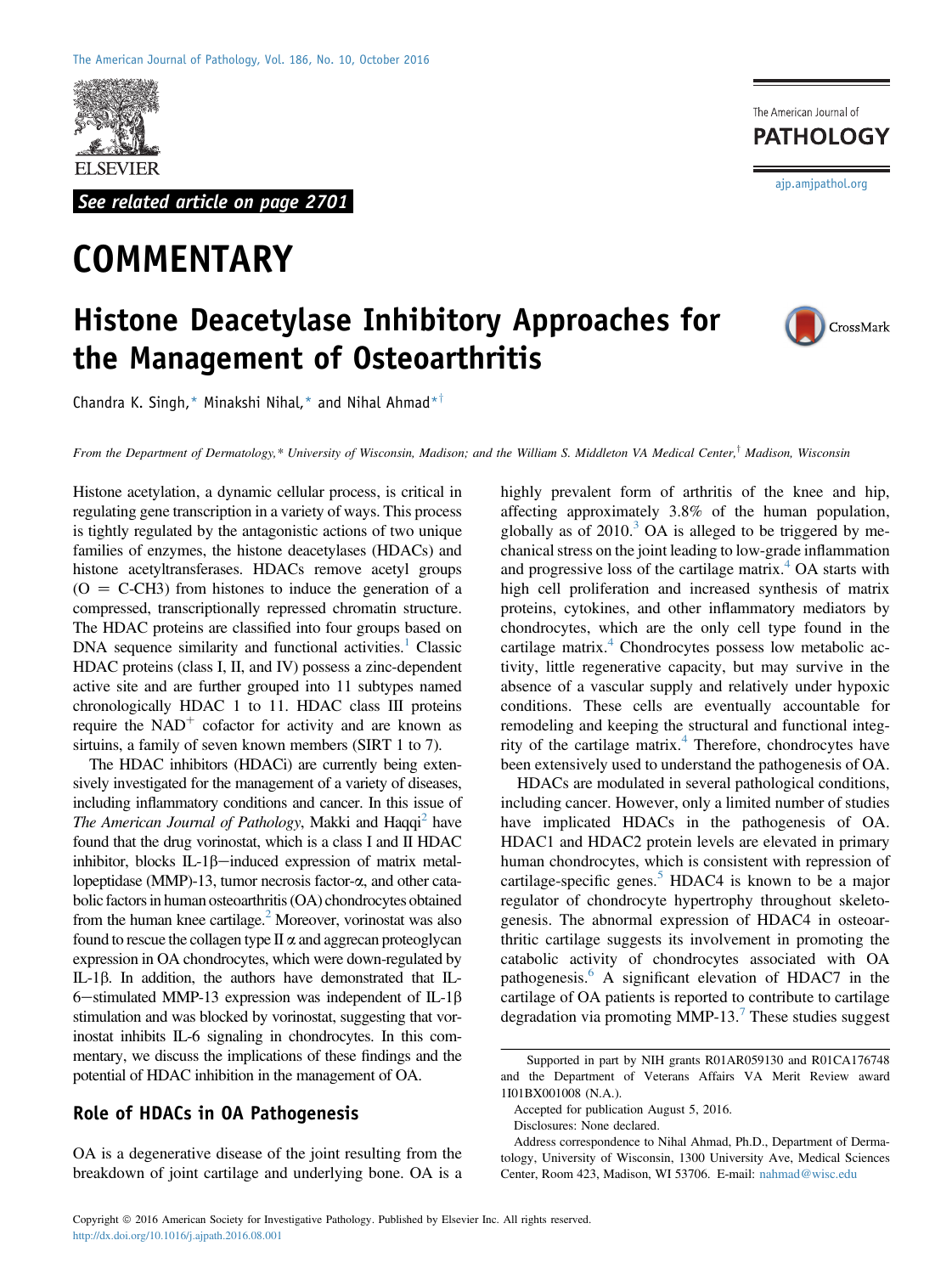that inhibiting certain HDACs may be useful in the management of OA. However, future studies are required to unravel the roles of specific HDACs in OA pathophysiology because the use of specific HDACi may be more effective.

Regarding the role of class III HDACs in OA, most studies have focused on the sirtuin SIRT1. SIRT1 activity is essential for cartilage-specific extracellular components aggrecan proteoglycan and collagen type  $II \alpha$  in human chondrocytes derived from OA patients.<sup>[8](#page-2-7)</sup> Many studies have assessed the biological actions of SIRT1 in cartilage homeostasis and OA. Gabay et al<sup>[9](#page-2-8)</sup> assessed the *in vivo* relevance of SIRT1 in cartilage biology and demonstrated that SIRT1 heterozygous haploinsufficient  $(SIRT1^{+/-})$  mice are growth delayed with early symptoms of mild OA by middle age, whereas  $SIRT1^{-/-}$  pups exhibit skeletal malformations and die before weaning age. Overexpression of SIRT1 in chondrocytes by expression plasmid under stimulation with  $IL-1\beta$  reduces the expression of catabolic enzymes, such as a disintegrin and metalloproteinase with thrombospondin motifs (ADAMTS)- 5 and matrix metalloproteinases (MMPs 1, 2, 9, 10, 11, 12, and 13), as well as acetylation of NF- $\kappa$ B/p65, suggesting the protective role of SIRT1.<sup>[10](#page-2-9)</sup> Recently, Li et al<sup>11</sup> showed that the intra-articular injection of the grape antioxidant resveratrol, a known SIRT1 activator, prevents the destruction of OA cartilage by increasing SIRT1 and inhibiting hypoxiainducing factor- $2\alpha$  expression in mouse OA cartilage and in IL-1 $\beta$ -treated human chondrocytes. Together, these studies suggest that SIRT1 activators may be useful in the management of OA, especially in a preventive setting.

### Potential Use of HDAC Inhibitors in OA Management

Current therapeutic options for the management of OA either have short-term efficacy or are ineffective and fail to reverse/stop pathophysiological events involved in disease progression. Progressions of catabolic and anabolic mediators have been shown to play crucial roles in articular cartilage homeostasis and in the development and progression of OA. These inflammatory mediators include tumor necrosis factor- $\alpha$ , interleukins (IL-1 $\beta$ , IL-6, IL-8, IL-15, IL-17, IL-21), prostaglandin E2, and fibroblast growth factor 2; signaling mediators such as NF-kB, mitogen-activated protein kinase, protein kinase  $C$ - $\delta$ , and  $\beta$ -catenin; and proteases such as MMP-1, MMP-3, MMP-9, MMP-13, and a disintegrin and metalloproteinase with thrombospondin motifs (ADAMTS-4 and ADAMTS-5).<sup>12</sup> Interestingly, IL-1 $\beta$  is an inducer of MMPs and ADAMTS proteases and suppresses the cartilage matrix formation. Recent studies also indicate that MMP-13 is overexpressed in the late stage of OA, and its knockdown in mice resists OA cartilage damage. Makki and  $Haqq^2$  $Haqq^2$  have found that vorinostat blocks IL-1 $\beta$ -induced expression of MMP-13 in human OA chondrocytes. As the first report suggesting HDAC inhibitor vorinostat as a suppressor of  $IL-6$ -induced signaling events in OA, this study has a potential of opening new avenues in OA management.<sup>[2](#page-2-1)</sup>

Indeed, hyperacetylation of histone proteins up-regulates cell cycle inhibitors (p21<sup>Cip1</sup>, p27<sup>Kip1</sup>, p16<sup>INK4</sup>), represses inflammatory cytokines (IL-1, IL-8, tumor necrosis factor-a, TGF- $\beta$ ), and down-regulates immune stimulators (IL-6, IL-10, CD154).<sup>13</sup> Furthermore, aberrant HDAC activity has been linked to a wide variety of pathological conditions. Thus, inhibiting HDAC activity offers potential solutions to prevent or reverse these conditions. HDACi includes a range of naturally occurring as well as synthetic compounds, which differ in terms of function and HDAC specificity. Some HDACi (eg, trichostatin A, vorinostat) are pan-HDAC inhibitors, which inhibit the activity of class I and II HDACs, whereas others are class/isoform-selective inhibitors (eg, FK-228 inhibits HDAC 1 and 2). HDACi have been in use in psychiatry and neurology as mood stabilizers and anti-epileptics for some time. Recently, HDACi have emerged as a possible treatment for cancers and inflamma-tory diseases.<sup>[14](#page-2-13)</sup>

As of now there are 609 HDACi-related human clinical trials completed/ongoing (<https://clinicaltrials.gov>; last accessed July 21, 2016); however, none of them are related to OA. One study has assessed the safety and efficacy of an oral HDACi givinostat (ITF2357) in systemic-onset juvenile idiopathic arthritis (12 weeks at a dosage of 1.5 mg/kg per day to 17 patients). This study has found a significant therapeutic benefit of ITF2357, specifically with regard to the arthritic component of the disease, and showed an excellent safety profile. $15$ 

Vorinostat has emerged as a popular and promising HDACi that is orally bioavailable and acts as a broad spectrum inhibitor of class I and II HDACs (HDAC 1 to 10). Vorinostat, chemically known as suberoylanilide hydroxamic acid, and clinically as Zolinza, is clinically the most advanced HDACi that was discovered through extensive evaluations of small polar molecules proficient in inhibiting HDAC enzymes.<sup>[16](#page-2-15)</sup> Approximately half of all of the reported clinical trials on HDACi are with vorinostat. Vorinostat was first approved in 2006 by the US Food and Drug Administration for the treatment of cutaneous manifestations in patients with cutaneous T-cell lymphoma in whom other treatments have failed. The study by Makki and Haqqi, $^2$  $^2$ showing vorinostat-mediated suppression of MMP-13 through inhibition of IL-6 in chondrocytes, suggests the potential of vorinostat as a therapeutic agent for the management of OA.

The use of HDACi in OA management is also supported by some other studies as well. Chabane et  $al<sup>17</sup>$  have shown that HDACi trichostatin A (TSA) and butyric acid suppress IL-1 $\beta$ -induced inflammatory mediators nitric oxide and prostaglandin E2 production, inducible nitric oxide synthase and cyclooxygenase-2 expression, as well as proteoglycan degradation in human chondrocytes. Chen et al<sup>[18](#page-3-0)</sup> have shown alleviation of OA by TSA in an experimental model of OA induced in New Zealand rabbits through unilateral anterior cruciate ligament transection on left knee joints. The authors found that elevated levels of MMP-1, MMP-3, MMP-13 and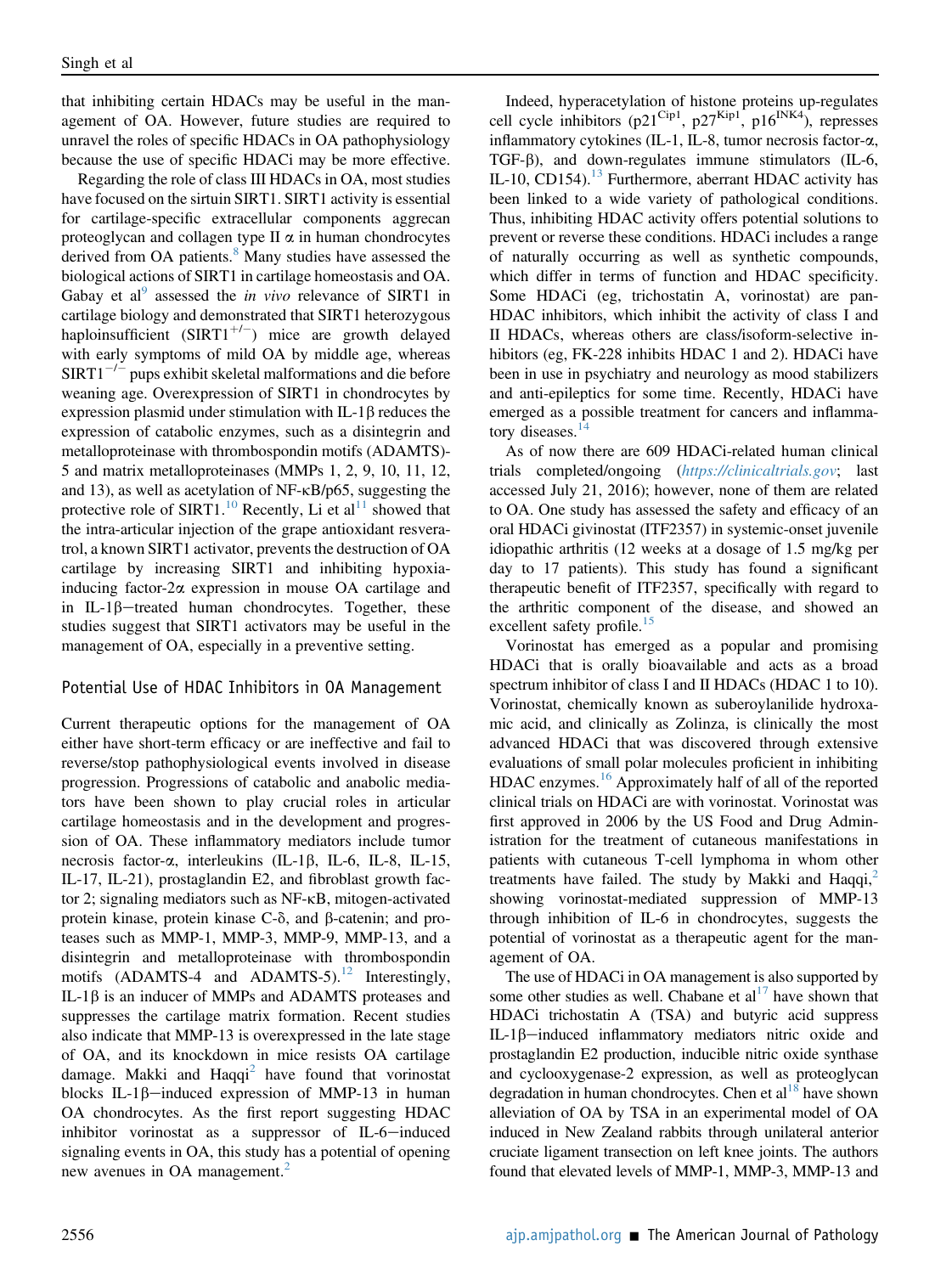IL-1 were significantly reduced by TSA. TSA has also been shown to suppress both IL-1-dependent and IL-1-independent MMP-13 mRNA expression in human knee chondrocytes.<sup>[7](#page-2-6)</sup> HDACi TSA suppresses the mechanical stressinduced expression of RUNX-2 and ADAMTS-5 by inhibiting the activation of mitogen-activated protein kinase signaling [extracellular signal-regulated kinase, c-Jun NH2-terminal kinase (JNK), p38 mitogen-activated protein kinase (p38)] in human chondrocytes.<sup>19</sup> Vorinostat down-regulates inducible nitric oxide synthase, MMP-1, and MMP-13 expression and up-regulates tissue inhibitor of metalloproteinases-1 expression in human chondrocytes. Furthermore, vorinostat selectively represses IL-1 $\beta$ -induced p38 and extracellular signal regulated kinase 1/2 activation without affecting JNK activation and also inhibits NF- $\kappa$ B signaling.<sup>20</sup> Culley et al<sup>21</sup> have shown the protective effect of TSA on cartilage degeneration in a destabilization of the medial meniscus mouse model of OA. These studies indicate that the inhibition of HDACs could have a beneficial effect in the management of osteoarthritic conditions.

#### Naturally Occurring HDAC Inhibitors

Many of the HDACi are derived naturally from microbial metabolites (eg, TSA, isolated from Streptomyces hygroscopicus). Allyl derivatives from garlic were the first molecules identified to affect histone acetylation status. Other prominent plant-based HDACi includes sulforaphane (found in cruciferous vegetables) and quercetin (found in a variety of fruits and beverage).<sup>[1](#page-2-0)</sup> Because HDACi seems to possess therapeutic potential against a variety of diseases, there is increasing interest in the potential of dietary compounds that possess HDAC inhibitory activities. However, some of the natural agents appear to have dual effects on HDACs. For example, resveratrol is a reported activator of class III HDAC SIRT1 but also has been shown to inhibit the other 11 human HDACs (class I, II, and IV).<sup>[22](#page-3-4)</sup> Other examples are of curcumin and genistein, which exhibit both HDAC inhibitory and histone acetylation activator activities.<sup>[1](#page-2-0)</sup> It appears that further research is needed to determine whether the naturally occurring HDAC modulators may be useful in OA management.

## Conclusions

HDACs post-translationally alter histone and nonhistone proteins, which affect the final gene expression outcome. Clearly, there is an increasing interest in the therapeutic use of HDACi in the treatment of a variety of disorders linked to HDAC dysfunction. Certain HDACs have been shown to be deregulated in OA. However, this area of research is still in its infancy and detailed investigations are needed to understand the functional and therapeutic significance of specific HDACs in OA. Determining which HDAC is to be targeted and whether a selective HDACi or a pan-HDACi would be useful in the therapeutic management of OA is an important area of future research. The article by Makki and Haqqi, $^2$  $^2$  in this issue, is an important effort in this direction that provides substantial evidence for the potential use of vorinostat in OA management.

#### **References** References

- <span id="page-2-0"></span>1. [Bassett SA, Barnett MP: The role of dietary histone deacetylases](http://refhub.elsevier.com/S0002-9440(16)30280-2/sref1) (HDACs) inhibitors in health and disease. Nutrients  $2014$ ,  $6:4273-4301$  $6:4273-4301$
- <span id="page-2-1"></span>2. [Makki MS, Haqqi TM: Histone deacetylase inhibitor vorinostat \(SAHA\)](http://refhub.elsevier.com/S0002-9440(16)30280-2/sref2) suppresses interleukin-1 $\beta$  [induced matrix metallopeptidase-13 expres](http://refhub.elsevier.com/S0002-9440(16)30280-2/sref2)[sion by inhibiting interleukin-6 in osteoarthritis chondrocyte. Am J](http://refhub.elsevier.com/S0002-9440(16)30280-2/sref2) [Pathol 2016, 186:2701](http://refhub.elsevier.com/S0002-9440(16)30280-2/sref2)-[2708](http://refhub.elsevier.com/S0002-9440(16)30280-2/sref2)
- <span id="page-2-2"></span>3. [March L, Smith EU, Hoy DG, Cross MJ, Sanchez-Riera L, Blyth F,](http://refhub.elsevier.com/S0002-9440(16)30280-2/sref3) [Buchbinder R, Vos T, Woolf AD: Burden of disability due to musculo](http://refhub.elsevier.com/S0002-9440(16)30280-2/sref3)[skeletal \(MSK\) disorders. Best Pract Res Clin Rheumatol 2014, 28:](http://refhub.elsevier.com/S0002-9440(16)30280-2/sref3)  $353 - 366$  $353 - 366$  $353 - 366$
- <span id="page-2-3"></span>4. [Goldring MB, Goldring SR: Osteoarthritis. J Cell Physiol 2007, 213:](http://refhub.elsevier.com/S0002-9440(16)30280-2/sref4)  $626 - 634$  $626 - 634$  $626 - 634$
- <span id="page-2-4"></span>5. [Hong S, Derfoul A, Pereira-Mouries L, Hall DJ: A novel domain in](http://refhub.elsevier.com/S0002-9440(16)30280-2/sref5) [histone deacetylase 1 and 2 mediates repression of cartilage-speci](http://refhub.elsevier.com/S0002-9440(16)30280-2/sref5)fic [genes in human chondrocytes. FASEB J 2009, 23:3539](http://refhub.elsevier.com/S0002-9440(16)30280-2/sref5)-[3552](http://refhub.elsevier.com/S0002-9440(16)30280-2/sref5)
- <span id="page-2-5"></span>6. [Lu J, Sun Y, Ge Q, Teng H, Jiang Q: Histone deacetylase 4 alters](http://refhub.elsevier.com/S0002-9440(16)30280-2/sref6) [cartilage homeostasis in human osteoarthritis. BMC Musculoskelet](http://refhub.elsevier.com/S0002-9440(16)30280-2/sref6) [Disord 2014, 15:438](http://refhub.elsevier.com/S0002-9440(16)30280-2/sref6)
- <span id="page-2-6"></span>7. [Higashiyama R, Miyaki S, Yamashita S, Yoshitaka T, Lindman G,](http://refhub.elsevier.com/S0002-9440(16)30280-2/sref7) [Ito Y, Sasho T, Takahashi K, Lotz M, Asahara H: Correlation between](http://refhub.elsevier.com/S0002-9440(16)30280-2/sref7) [MMP-13 and HDAC7 expression in human knee osteoarthritis. Mod](http://refhub.elsevier.com/S0002-9440(16)30280-2/sref7) Rheumatol 2010,  $20:11-17$  $20:11-17$
- <span id="page-2-7"></span>8. [Dvir-Ginzberg M, Gagarina V, Lee EJ, Hall DJ: Regulation of](http://refhub.elsevier.com/S0002-9440(16)30280-2/sref8) cartilage-specifi[c gene expression in human chondrocytes by SirT1 and](http://refhub.elsevier.com/S0002-9440(16)30280-2/sref8) [nicotinamide phosphoribosyltransferase. J Biol Chem 2008, 283:](http://refhub.elsevier.com/S0002-9440(16)30280-2/sref8) [36300](http://refhub.elsevier.com/S0002-9440(16)30280-2/sref8)-[36310](http://refhub.elsevier.com/S0002-9440(16)30280-2/sref8)
- <span id="page-2-8"></span>9. [Gabay O, Oppenhiemer H, Meir H, Zaal K, Sanchez C, Dvir-Ginzberg M:](http://refhub.elsevier.com/S0002-9440(16)30280-2/sref9) [Increased apoptotic chondrocytes in articular cartilage from adult het](http://refhub.elsevier.com/S0002-9440(16)30280-2/sref9)[erozygous SirT1 mice. Ann Rheum Dis 2012, 71:613](http://refhub.elsevier.com/S0002-9440(16)30280-2/sref9)-[616](http://refhub.elsevier.com/S0002-9440(16)30280-2/sref9)
- <span id="page-2-9"></span>10. [Matsushita T, Sasaki H, Takayama K, Ishida K, Matsumoto T, Kubo S,](http://refhub.elsevier.com/S0002-9440(16)30280-2/sref10) [Matsuzaki T, Nishida K, Kurosaka M, Kuroda R: The overexpression](http://refhub.elsevier.com/S0002-9440(16)30280-2/sref10) [of SIRT1 inhibited osteoarthritic gene expression changes induced by](http://refhub.elsevier.com/S0002-9440(16)30280-2/sref10) [interleukin-1beta in human chondrocytes. J Orthop Res 2013, 31:](http://refhub.elsevier.com/S0002-9440(16)30280-2/sref10)  $531 - 537$  $531 - 537$  $531 - 537$
- <span id="page-2-10"></span>11. [Li W, Cai L, Zhang Y, Cui L, Shen G: Intra-articular resveratrol in](http://refhub.elsevier.com/S0002-9440(16)30280-2/sref11)[jection prevents osteoarthritis progression in a mouse model by acti](http://refhub.elsevier.com/S0002-9440(16)30280-2/sref11)[vating SIRT1 and thereby silencing HIF-2alpha. J Orthop Res 2015,](http://refhub.elsevier.com/S0002-9440(16)30280-2/sref11)  $33:1061 - 1070$  $33:1061 - 1070$  $33:1061 - 1070$
- <span id="page-2-11"></span>12. [Lee AS, Ellman MB, Yan D, Kroin JS, Cole BJ, van Wijnen AJ,](http://refhub.elsevier.com/S0002-9440(16)30280-2/sref12) [Im HJ: A current review of molecular mechanisms regarding osteo](http://refhub.elsevier.com/S0002-9440(16)30280-2/sref12)arthritis and pain. Gene  $2013$ ,  $527:440-447$  $527:440-447$
- <span id="page-2-12"></span>13. [Lin HS, Hu CY, Chan HY, Liew YY, Huang HP, Lepescheux L,](http://refhub.elsevier.com/S0002-9440(16)30280-2/sref13) [Bastianelli E, Baron R, Rawadi G, Clement-Lacroix P: Anti-rheumatic](http://refhub.elsevier.com/S0002-9440(16)30280-2/sref13) [activities of histone deacetylase \(HDAC\) inhibitors in vivo in collagen](http://refhub.elsevier.com/S0002-9440(16)30280-2/sref13)induced arthritis in rodents. Br J Pharmacol  $2007$ ,  $150:862-872$  $150:862-872$
- <span id="page-2-13"></span>14. [Blanchard F, Chipoy C: Histone deacetylase inhibitors: new drugs for](http://refhub.elsevier.com/S0002-9440(16)30280-2/sref14) the treatment of infl[ammatory diseases? Drug Discov Today 2005, 10:](http://refhub.elsevier.com/S0002-9440(16)30280-2/sref14)  $197 - 204$  $197 - 204$  $197 - 204$
- <span id="page-2-14"></span>15. Vojinovic J, Damjanov N, D'[Urzo C, Furlan A, Susic G, Pasic S,](http://refhub.elsevier.com/S0002-9440(16)30280-2/sref15) [Iagaru N, Stefan M, Dinarello CA: Safety and ef](http://refhub.elsevier.com/S0002-9440(16)30280-2/sref15)ficacy of an oral [histone deacetylase inhibitor in systemic-onset juvenile idiopathic](http://refhub.elsevier.com/S0002-9440(16)30280-2/sref15) arthritis. Arthritis Rheum 2011,  $63:1452-1458$  $63:1452-1458$
- <span id="page-2-15"></span>16. [Marks PA, Breslow R: Dimethyl sulfoxide to vorinostat: development](http://refhub.elsevier.com/S0002-9440(16)30280-2/sref16) [of this histone deacetylase inhibitor as an anticancer drug. Nat Bio](http://refhub.elsevier.com/S0002-9440(16)30280-2/sref16)[technol 2007, 25:84](http://refhub.elsevier.com/S0002-9440(16)30280-2/sref16)-[90](http://refhub.elsevier.com/S0002-9440(16)30280-2/sref16)
- <span id="page-2-16"></span>17. Chabane N, Zayed N, Afi[f H, Mfuna-Endam L, Benderdour M,](http://refhub.elsevier.com/S0002-9440(16)30280-2/sref17) [Boileau C, Martel-Pelletier J, Pelletier JP, Duval N, Fahmi H: Histone](http://refhub.elsevier.com/S0002-9440(16)30280-2/sref17)